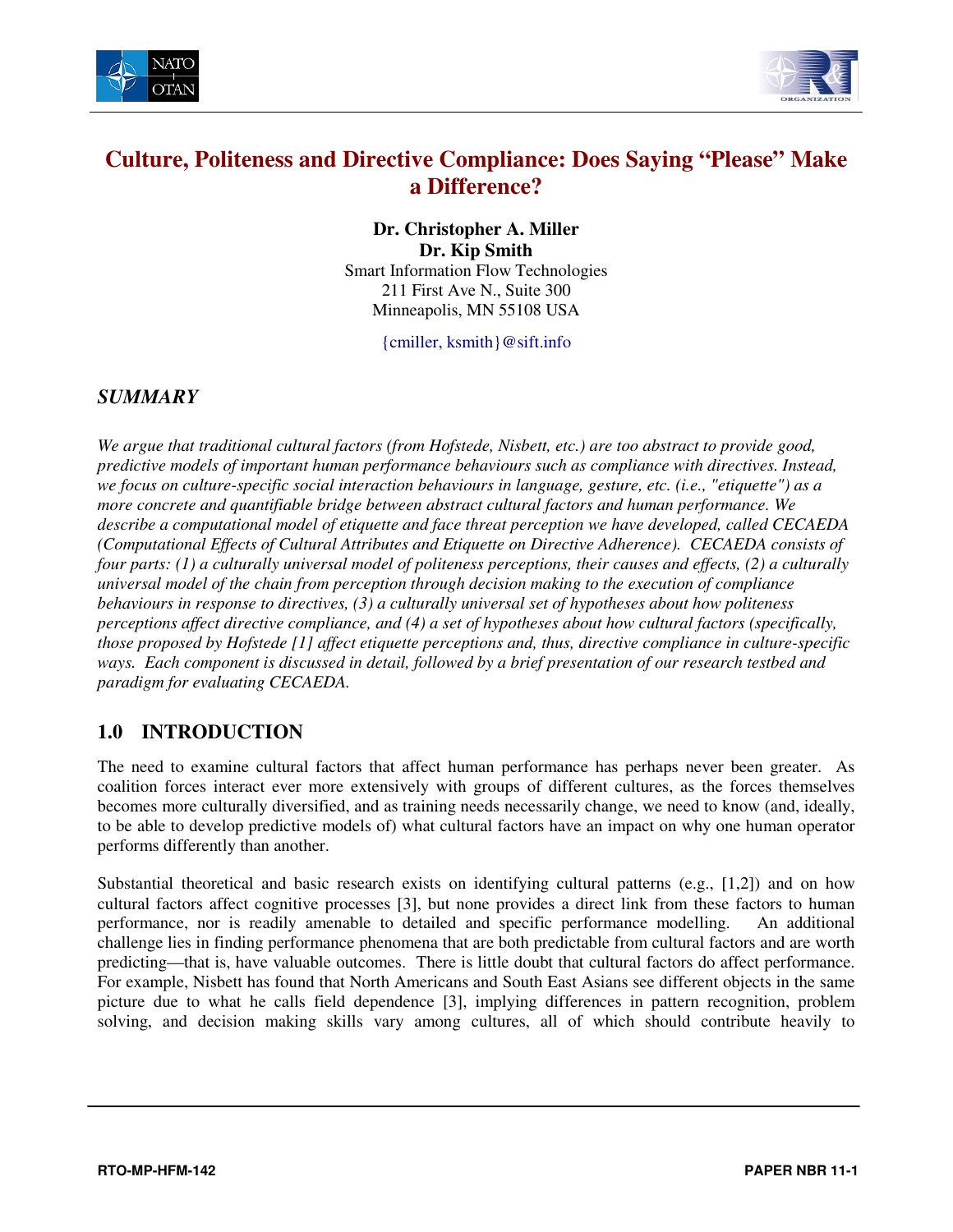

performance. But it has proven difficult to trace the chain of causality from these differences to actual, valuable behavioural differences. This is particularly true of the highly concrete, contextually-dependent and individualized interactions that represent a huge proportion (arguably, the vast majority) of military interactions: *directive interactions*—where one offers an instruction, command, request or piece of advice in the hopes of eliciting a specific response.

We suggest that the way forward in developing models of the interaction of cultural factors and human performance may be to find a "bridge"—a quantifiable, explicit, culture-specific and above all, modelable phenomenon that can be related to abstract cultural factors on the one hand, and more directly to human performance on the other. We believe that human interaction "etiquette" is such a phenomenon.

### **2.0 ETIQUETTE, CULTURE AND DIRECTIVE COMPLIANCE**

The terms "etiquette" and "politeness" are likely to evoke notions of formal courtesies and which dinner fork to use—considerations of limited use in military applications. But *politeness* is a well-studied phenomenon in anthropology, sociology and linguistics having to do with the processes by which we determine and manage the "face threat" inherent in interaction between individuals (cf. [4,5]. Politeness is the method by which we signal, interpret, maintain and alter power relationships, familiarity relationships and interpretations of the degree of imposition of an act. We use the term *etiquette* in the sense of protocol—a usually unwritten social "code" by which we signal and interpret meanings. Emily Post's "etiquette" about place settings at a fine dinner is just one of many types of "etiquettes" with which we are all familiar—other more common ones include who gets to speak first in a contextual interaction, what sorts of address are suitable to a stranger vs. an old friend, and what it "means" when a colleague stops greeting you in the hallway at work.

Politeness is therefore a different type or level of "cultural factor" than the more abstract categories proposed by Nisbett, Hofstede and others. Their cultural factors represent deep-seated and highly abstract attributes. For example, Hofstede's "Power Distance Index" (PDI) refers to the degree a society allows equality or inequality among its members. This attribute only very indirectly describes the attitudes, much less the responses that a specific individual might exhibit. If we try to use such abstract attributes to predict individual behaviour to a request, we might well find correlations, but these are undoubtedly more powerfully (and therefore more predictably) influenced by more immediate (yet still culture-specific) attributes of the interaction—such as the degree of deference (relative to that culture) included in that request, the specific power and familiarity relationships between the interactants, the perceived degree of imposition of the request, etc. The relationship between etiquette and these deeper "cultural factors" is illustrated in Figure 1.

In our work, we refer to the chain of influence depicted loosely in Figure 1 as our *CECAEDA model*—for *Computable Effects of Cultural Attributes and Etiquette on Directive Adherence*. This chain refers to the hypothesized links between deep-rooted cultural factors which influence the psychological, cognitive and affective patterns of members of that culture, which in turn impact their perceptions of the etiquette and relationships expressed by politeness behaviours in specific interactions, which in turn impact decisions and subsequent actions in response to those directives.

A simple example may clarify: Hofstede's PDI factor is a description of a culture and may be broadly predictive of performance and behaviour within that culture. But specific individuals in specific situations in a culture will detect and exhibit specific power relationships via the etiquette framework that is available in that culture. How important power differences are, and how aware of them one is (how much energy is spent detecting and managing them) may all be highly correlated with the PDI attribute of one's culture. But in specific interactions, the way I determine that another individual does, in fact, have power over me, (an attribute which may have high correlation with how I choose to behave in this specific instance) is a function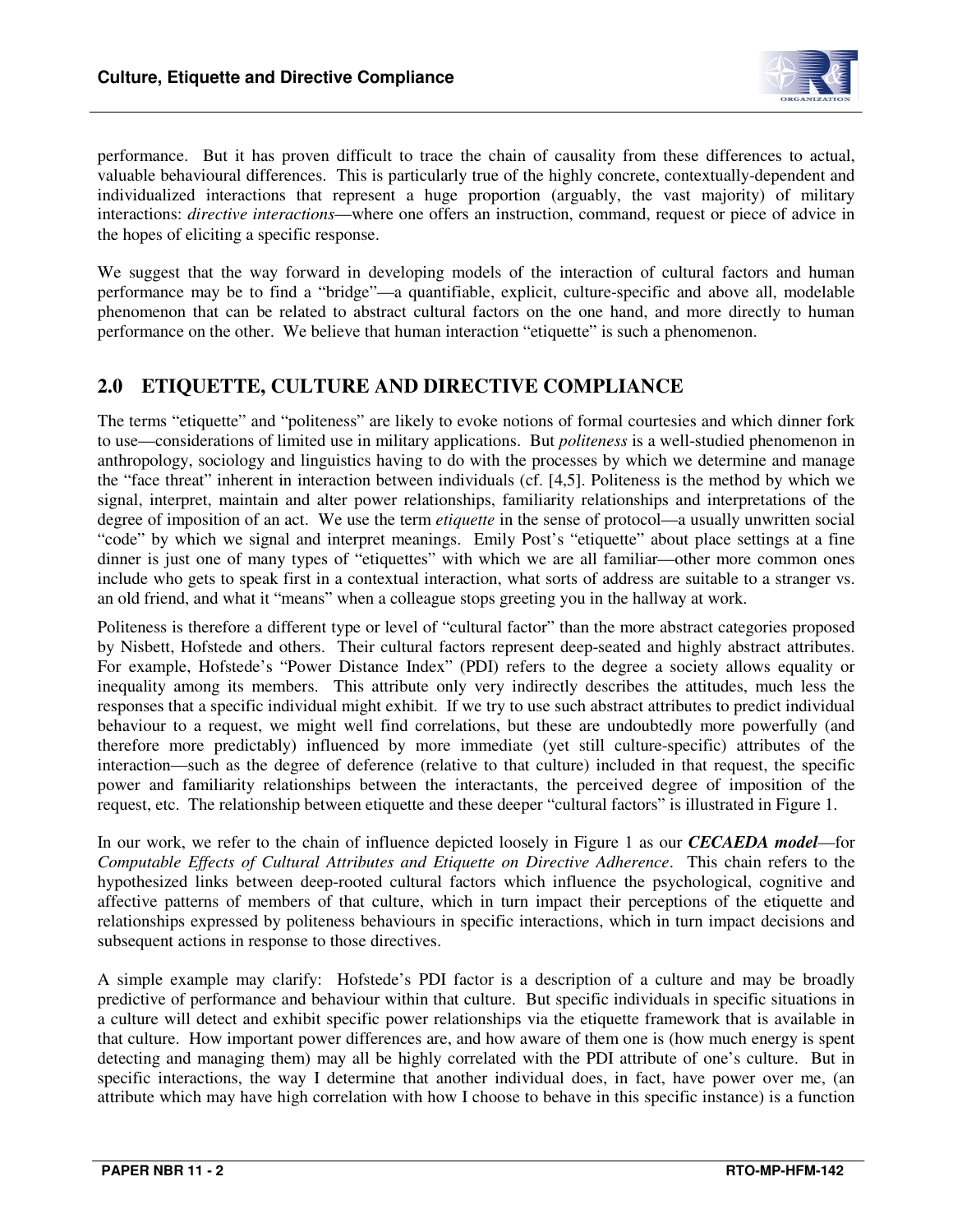



of the etiquette of verbal and non-verbal behaviours that the individual uses—and of my knowledge and interpretation of those etiquette choices.

In work we are now conducting under a Small Business Innovation Research grant from the U.S. Air Force, we are focusing on a very specific, though pervasive and critical, human performance behaviour: the way humans interact with *directives.* Directives are statements about what one should or must do; that is, a statement "directing" the hearer to perform in some way. Note, though, that the compelling force of a directive may vary (e.g., command vs. request vs. instruction vs. advice) and may come from a variety of sources or motivations (e.g., beseeching, coercing, remonstrating, instructing). In military settings, directives are the essence of command. In training, they involve the provision of advice or instruction. The type of cultural factors that may have the most immediate impact on an individual's response to a directive are not (or at least not directly) the abstract attributes of his or her culture in general, but rather the specific, culturally-determined manifestation of the etiquette with which the directive is presented. This is not to say that the abstract cultural factors are irrelevant far from it. As detailed below, we suspect that

cultural factors determine sensitivity to, weighting of, and even perhaps the range of etiquette markers available for various purposes in different cultures.

In the remainder of this document, we will describe our CECAEDA model in more detail and provide some specific, testable predictions derived from it about the relationships between cultural factors, directive etiquette and directive compliance behaviour. We are currently in the midst of a two-year project to test some of these hypotheses experimentally, which will be described briefly at the end of this paper.

CECAEDA consists of four basic components which will be discussed in separate sections below:

- 1. A culturally universal model of the perception of etiquette and politeness. This includes the role of etiquette in social interactions and the ability to predict how variations in context and etiquette usage will be perceived and interpreted.
- 2. A model of the process of decision making and directive compliance—that is, of the mechanism by which perception of contextual elements (including etiquette) affect an individual's willingness to comply.
- 3. A set of hypotheses about the effects of etiquette on directive compliance—that is, how variations in etiquette perception (as modelled in part 1) impact the decision and behaviour model defined in step 2.
- 4. A set of hypotheses about the effects of culture-specific factors (such as those proposed by Hofstede) on the perception of etiquette and politeness (from step 1) and, therefore, a resulting hypothesized correlation between cultural factors and compliance behaviours (in steps 2 and 3).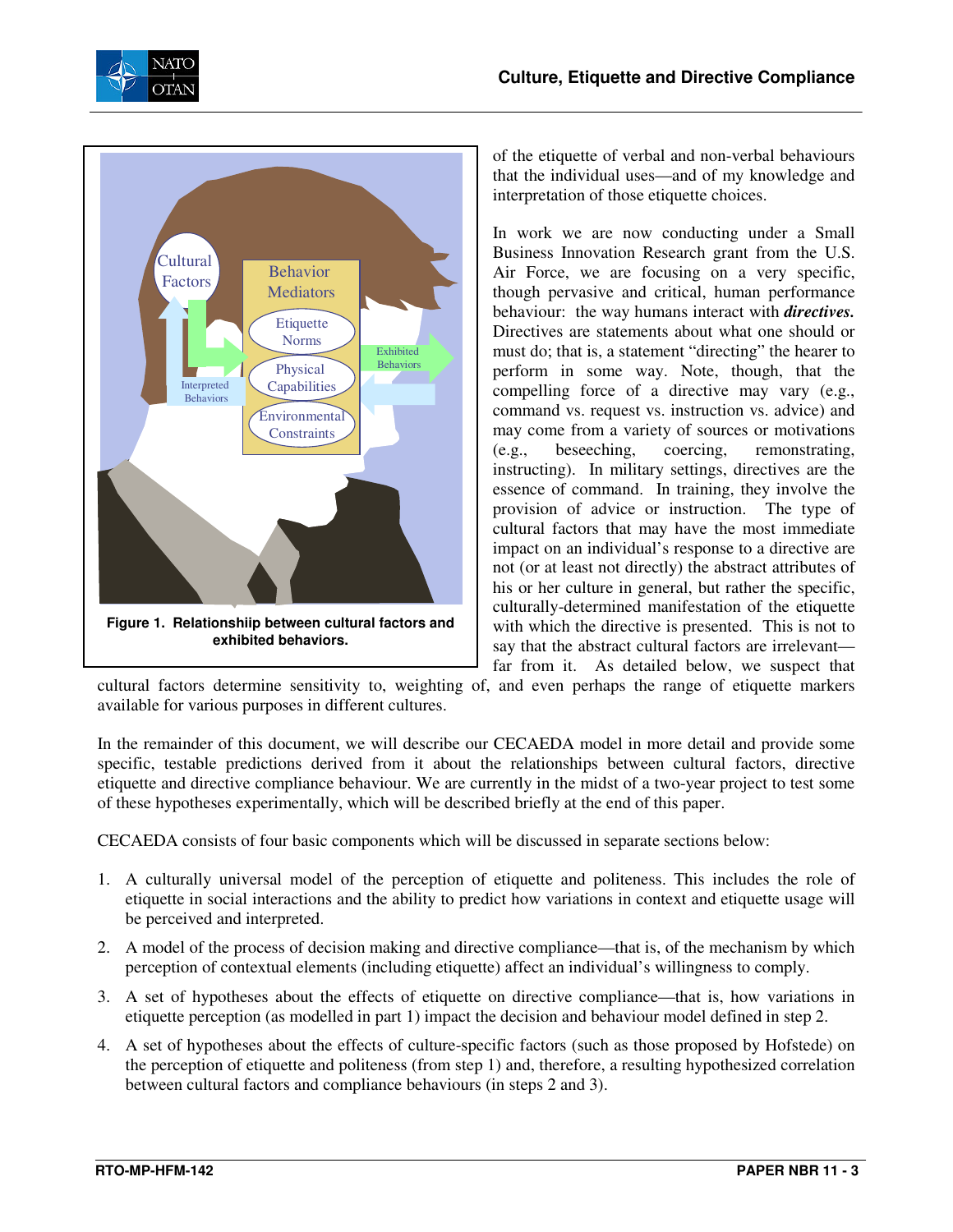

## **3.0 COMPONENTS OF THE CECAEDA MODEL**

#### **3.1 A Culturally-Universal Model of Social Interaction Etiquette**

In order to understand the effects of etiquette on directive compliance—and to understand how both etiquette and compliance might vary across cultures—it is helpful to have a model of etiquette itself and its role in human interactions. We have focused primarily on the work of Brown and Levinsion [6] two sociolinguists who extensively studied and developed a universal (although qualitative) model of politeness in humanhuman interactions. Brown and Levinson collected a large database of instances of politeness in communication across three major cultural/linguistic groups (English, Tamil and Tzetzal) and, from this data, developed a qualitative model which both identified cross-cultural commonalities in politeness behaviours and proposed a culturally universal model of how, when and why politeness is used.

Their explanation for politeness usage stems from the fact that humans are intentional agents with the potential to have their will, intentions, and sense of self-worth or -regard (that is, their "face" [5]) threatened. My simple act of speaking to you, regardless of the content, places a demand on your attention that threatens your ability to autonomously direct it wherever you want. This, then, is the reason for saying "please" in many requests. If I state my desire for something bluntly (e.g., "Give me the salt") I would be ambiguous about whether I have the power or right to compel you to give it and you might well take offense. "Please" (as for all politeness behaviours) is thus a "redressive" strategy which mitigates the threat. Furthermore, the expectation that such a strategy be used is an example of etiquette that enables interpretations. The etiquette is the "rule" that entitles us to conclude that those who use "please" are striving to be seen as polite; those who do not are not striving to be polite for various reasons (perhaps they don't believe they need to be, perhaps their notions about politeness are different, perhaps they are just rude).

Our interpretation of Brown and Levinson's qualitative model (see Figure 2) declares that an interaction between two individuals will be perceived as balanced or "nominally polite" if the face threat in it is balanced by the value of the politeness behaviours (aka "redressive actions") used. If more politeness is used than there was threat, the interaction will be seen as "over polite"; if less politeness than threat, then the interaction will be seen as "under polite" or rude. Face threat itself, in the Brown and Levinson model, is a function of the observer's perception of three additional parameters:

• P(H,S) is the *relative power* that the hearer (H) has over the speaker (S). Power is an asymmetric relationship. The higher the power of the hearer, the greater will be the face threat all things being equal, and thus the more redress will be required to balance out that threat. Thus, "give me the salt" might be appropriate for me to use to a low powered individual in our culture, such as a young grade school

student, but very inappropriate for me to use to a high-powered individual, such as the CEO of a major corporation or the President of the United States.

• D(S,H) is the *social distance* between S and H. Social distance is roughly the inverse of familiarity and is a symmetric relationship. The greater the social distance, the more redress required. Thus, "give me the salt" might be appropriate to an old friend, but very inappropriate to a complete stranger.

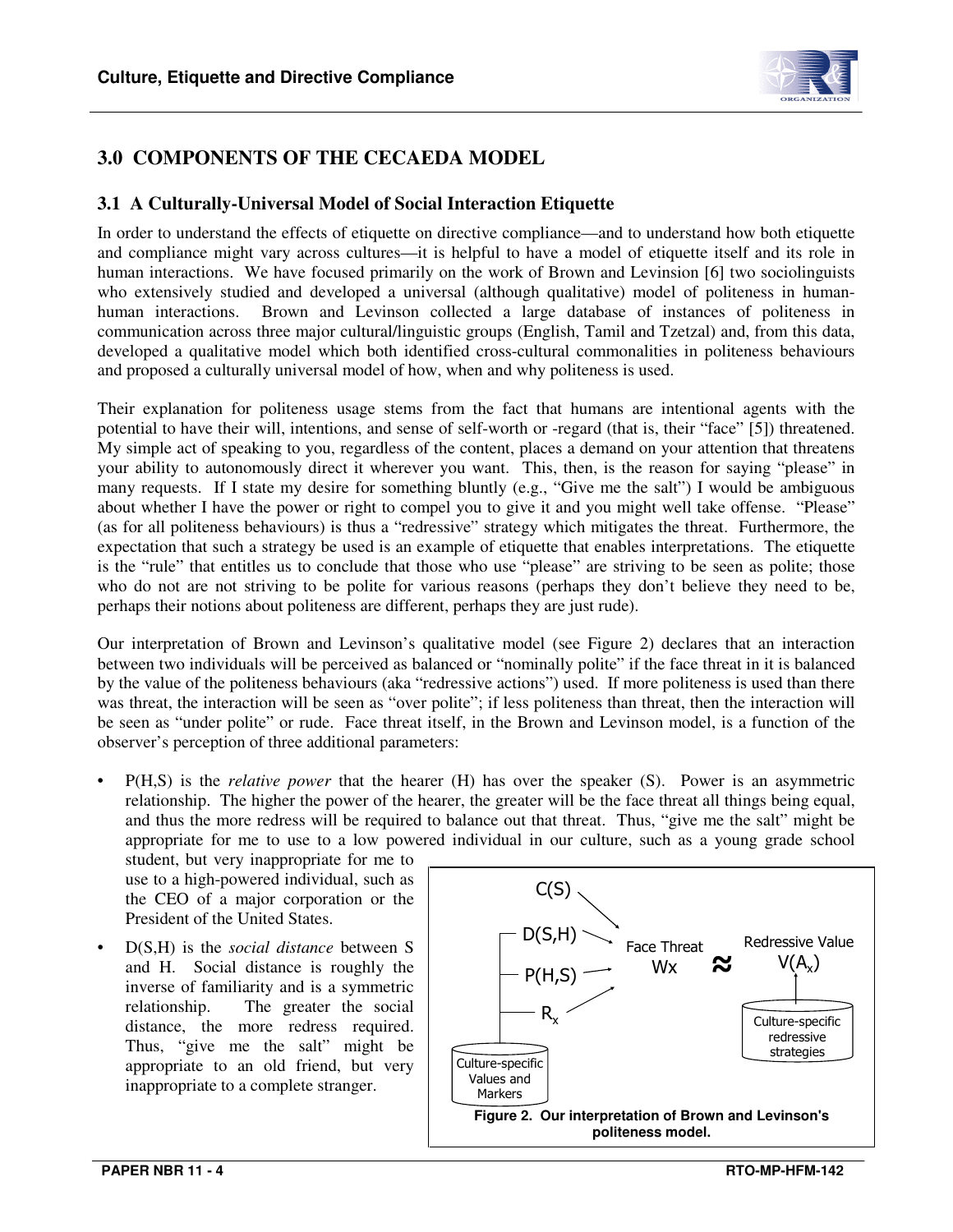

• R is the *ranked imposition* of the raw act itself. Some acts and topics are simply more threatening than others. For example, asking for a loan of \$500 is more threatening than asking for fifty cents. I can ask a complete stranger "Can you tell me the time?" using minimal politeness behaviours, but if I wanted to ask for a larger favour, such as a ride to the airport, I might need to be much more polite: "I'm sorry, sir, but I'm in real trouble, I'd very much appreciate it if you could possibly give me a quick ride to the airport."

With regard to polite, redressive strategies, Brown and Levinson go on to identify some 40 general types of politeness behaviour that they have observed across multiple cultures in their corpus. A few of these are illustrated in the last example given above:

- *Apology*—"I'm sorry…" Explicitly acknowledges the face threat and shows that I am contrite for it
- *Give deference*—"… sir…" Using an honorific explicitly builds up the face of the Hearer.
- *Give Reasons*—"… but I'm in real trouble…" Accounts for the face threat as stemming from other sources than my explicit intentions
- *Incur Indebtedness*—"… I'd very much appreciate it…" Acknowledges debt incurred by the FTA
- *Be pessimistic*—"…if…possibly…" Minimize face threat by leaving the compliance decision with H
- *Minimize imposition*—"… a quick ride…" Minimize face threat by implying that the magnitude of the imposition is small.

Note that the general dynamics of this model, and the specific concepts and terms that it uses, are intended to be *culturally universal*. That is, all cultures are believed to determine whether an utterance is polite or impolite in context based on whether their perception of the face threat present in the interaction is balanced by the amount of redress. Furthermore, all cultures are also presumed to reckon face threat as a function of power difference, social distance and degree of raw imposition. And finally, all cultures have been observed, in Brown and Levinson's work, to use redressive behaviours that fall into the categories described above. That said, what counts as a face threat, or what counts as power or social distance, and what counts as a specific instance of a general type of redressive behaviour, as well as the value of all of these parameters, all differ from culture to culture. This is so obvious as to be almost missable in language: thus I say "sir" in English, while I say "saheb" in Pashto—two different sound patterns each of which is an instance of the general category "honorific" (and each of which may have a different weight in their respective cultures). Gestures behave similarly: taking off my hat is a sign of deference in many Western cultures, but would not be recognized as such in Iraq, where taking off one's sunglasses has roughly the same effect and weight.

We have been developing a quantitative and computational model based on the qualitative model of Brown and Levinson. We have found methods for representing and quantifying the various aspects of the model described above and have developed scales for representing power difference, social distance and raw imposition, as well as methods for identifying and scoring politeness behaviours (both verbal and non-verbal) along with an algorithm for combining them to assess their overall value in context. In addition, we have expanded the overall model in a few ways. For example, we have added a term representing what the observer knows about the "character" of the speaker: C(S). Detailed descriptions of our representation and its application in a variety of settings may be found in [7-9]. We have now completed several partial validation exercises involving this representation and algorithm, and can claim that it shows promising accuracy at least for American cultural interpretations [10].

There are several core benefits to be gained from a computational representation of politeness, especially one like Brown and Levinson's which is abstracted away from, yet is instantiatable by, culture-specific knowledge. As illustrated in Figure 2, we have now demonstrated the ability for the same core algorithm to both recognize politeness behaviours directed at it in a game-like setting, and to select politeness behaviours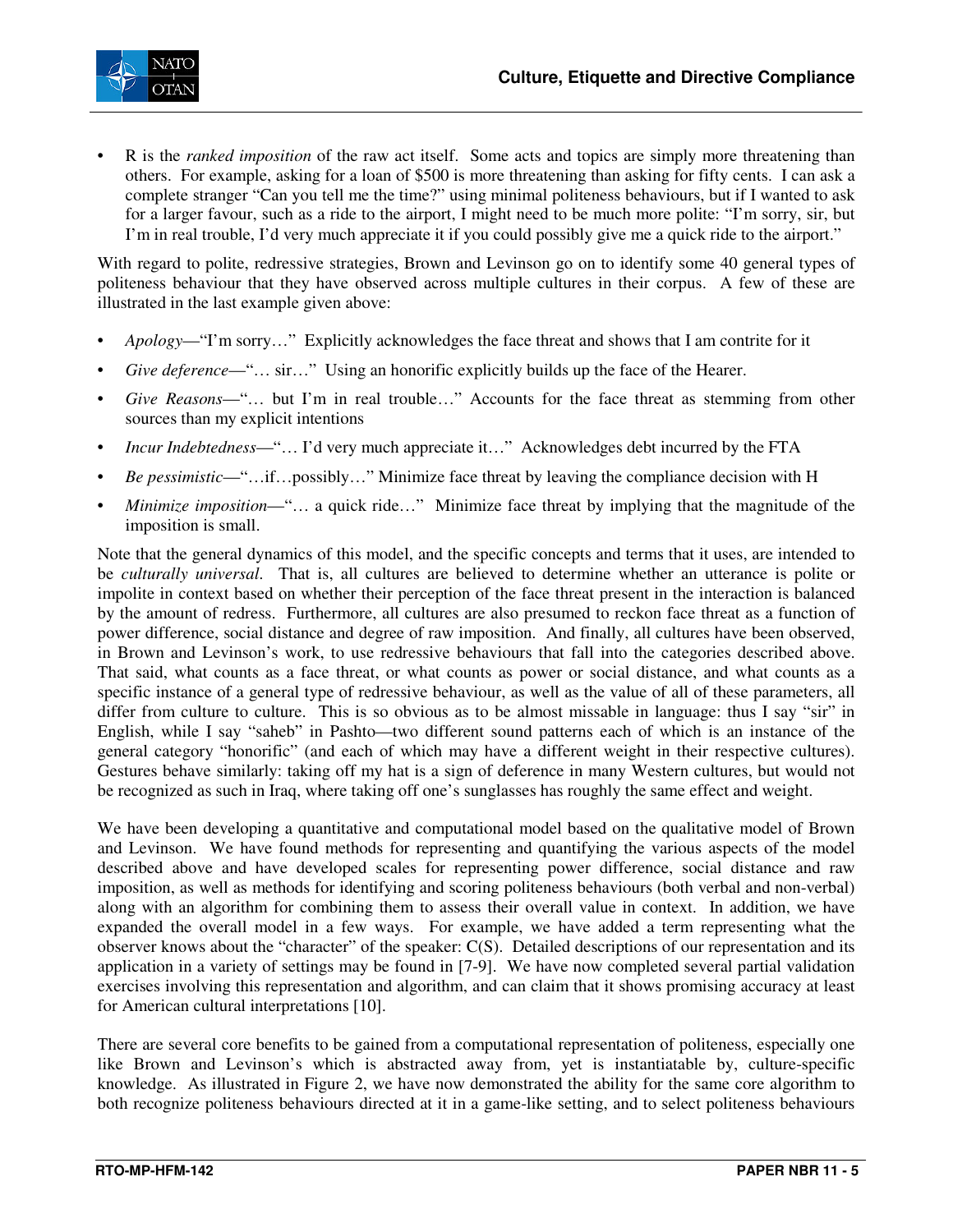

to be used in generating utterances and behaviours directed at others which are in keeping with its overall goals. Representing verbal versus nonverbal politeness behaviours is no challenge for our algorithm if they can first be recognized in the game or simulation setting in which the algorithm operates; they are both simply instances of redressive behaviours and can be scored and combined similarly. The character's perceptions and reactions are dictated by our politeness algorithm which operates over a culture-specific knowledge base (as illustrated in Figure 2). While the development of such knowledge bases is still a non-trivial amount of work—and the character's perceptions and reactions will only be as extensive as the knowledge represented therein, we are exploring ways in which our model and its algorithmic implementation streamlines knowledge capture and representation. We have also demonstrated the ability for our core algorithm to be populated with culture-specific knowledge bases containing culture-specific values for power relationships, social distance relationships, imposition scores as well as a culture – specific lexicon of politeness behaviours and their values. Such "cultural modules", once built (an important caveat, of course), enable us to change the cultural sensitivities (if not the look-and-feel) of a simulated character from, say, that of an Iraqi imam to an American private with the "flick" of a software switch. Since our algorithm operates identically over different sets of knowledge about these attributes, the character's sensitivities can be changed with ease.

#### **3.2 A Cognitive Model of Directive Compliance**

While the above model of etiquette and politeness explains how a given utterance or behaviour (e.g., a directive) is perceived as polite or rude in a cultural context, there remains a gap between that and a decision and action to comply with it. In order to explore the effect of etiquette variations on directive compliance, it is helpful to have a model which unifies and traces the effects of these variables. One such model can be adapted from the work of Lee and See [11] and their interpretation of previous work and definitions by Ajzen and Fishbein [12, 13]. While Lee and See are primarily interested in the effects of machine behaviour on human trust, their model includes a variety of dimensions pertinent to such decisions, including (indirectly) etiquette, and therefore, provides a reasonable starting point for our work.

Figure 3 shows our adaptation of this conceptual model as applied to directive compliance. This model depicts the chain of cognitive and affective responses which results in overt behaviours. Definitions of the steps in this figure are provided below, followed by a more general discussion of the model.

• *Perceptions* are direct observations about the state of the world. In order for a directive to be complied with, it must first be perceived; interpretations come later and are, perhaps, more influenced by culture (though see [3], for evidence that at least some kinds of attention focusing are influenced by culture). For example, if the authority or power level of the agent issuing the directive is important to compliance, the person making the compliance decision will need to perceive cues relevant to assessing that power level—for example, rank insignia and/or titles. Perception of directives is a necessary, but far from sufficient condition for compliance to occur. If someone says "Drop and give me 50!"—I must necessarily perceive those words to have any motivation to comply.



• *Beliefs* are interpretations about the state of the world based on perceptions and incorporating additional knowledge. For example, for me to understand that the "drop and give me 50!" directive described above is a command to do pushups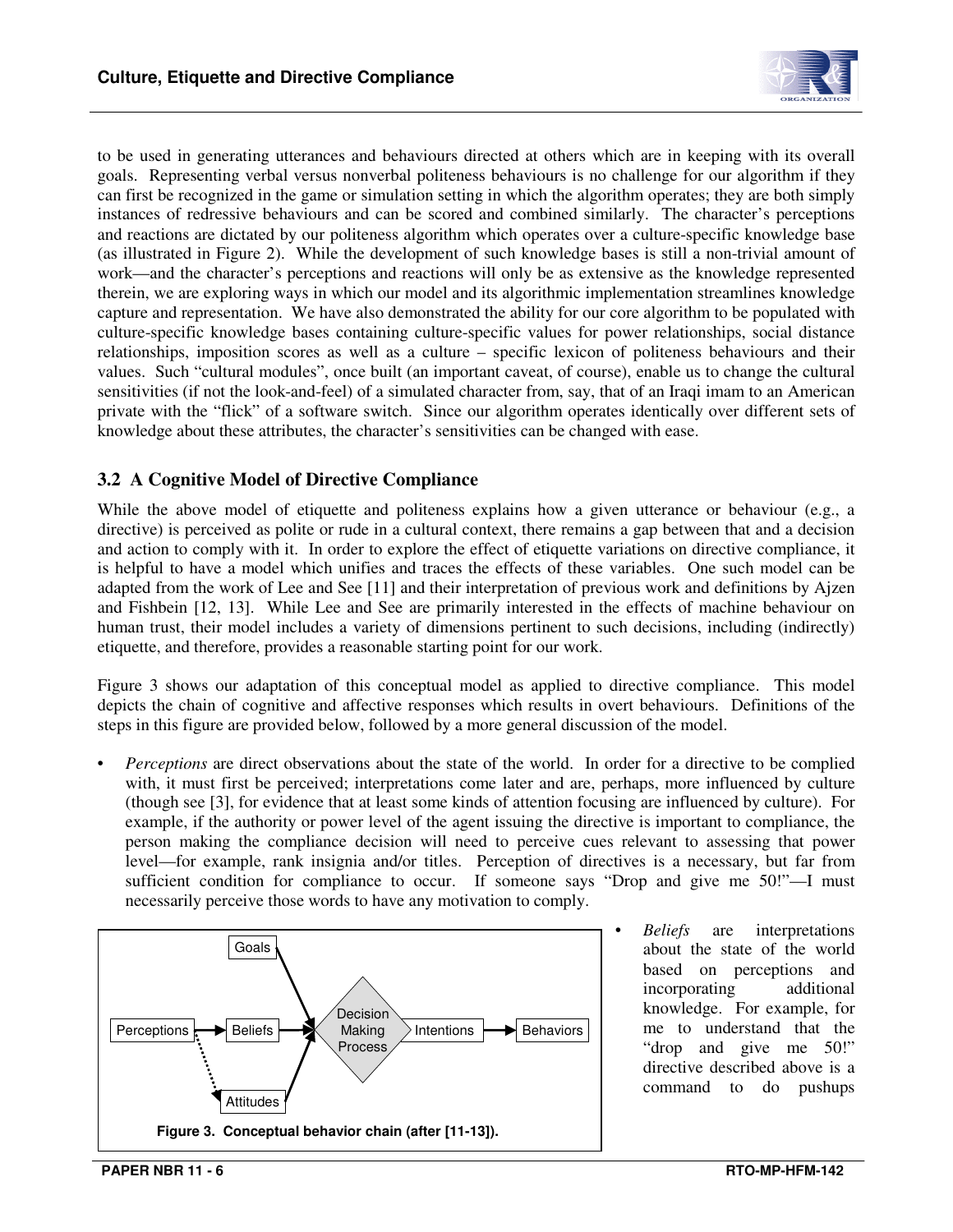

requires that I understand English, understand how English commands (vs. requests, advice, etc.) are structured, and that "50" probably refers to pushups. Each of these is a belief formed by adding my cultural (and linguistic) knowledge to the initial perception. Even the interpretation of a perceived event as a directive, much less the degree of force, urgency, imposition, etc. associated with it, are likely to be affected by cultural variations in the interpretation of perceived events.

- *Attitudes* are, in Lee and See's words "an affective evaluation of beliefs that guides people to adopt a particular intention." (p. 53). By placing them in parallel to the beliefs, and by having beliefs and attitudes (and goals) feed into a common decision process (represented by the diamond), we intend to emphasize that attitudes exist prior to belief construction in our sense, and that they colour the intentions that result. Thus, for example, if I do not like the person telling me to do push ups, or feel no loyalty to the organization from which their power derives, I may not be inclined to comply with the directive even though I perceive it, understand and believe it to be directed at me. Attitudes are another primary source of cultural variation in directive compliance. Indeed, many of the variables of interest to Hofstede, Nisbett and others can be viewed as attitudinal. For example, the relative weight that a culture assigns to power differences will affect the attitude with which a member of that culture views the fact that a directive has come from, say, a general vs. a private—though the ability to perceive who *is* a general vs. a private would be a combination of perceptions and beliefs.
- *Goals* are the objectives which an individual has prior to perceiving a directive interaction. Different cultures may well have different general goals, or at least different weightings of similar goals—and, in fact, the tradeoff between the desire to be seen as an acceptable member of the group or society vs. the desire to be self-determined and "self-actualized" (as expressed by [3]) seems precisely to be a variance in the relative valuation of alternate goals. Likely goals that might enter into the decision process to formulate intentions in the pushups example above might include: a goal to preserve my independence, a goal not to offend the instructor, a goal to get to the bank (before it closes), a goal to be physically fit, a goal not to exert myself and cause myself pain*.*
- *Intentions* are, as might be expected, the intention to perform a behaviour. Intentions are formed by a decision making process represented by the diamond in the above figure. We make no claims at this point as to exactly what form that process takes (i.e., rational choice, recognition-primed decision making, stimulus-response, etc.). In fact, all these processes and more are probably used in various contexts and degrees to form intentions. On the other hand, because a wide variety of factors may intervene, intentions do not always manifest themselves in the intended behaviour. Environmental and human constraints, as well as human error, may prevent an intent from being realized.
- *Behaviours*, in this framework, are overt, observable, volitional and conscious actions (including inaction). For our purposes, the actions associated with complying or not complying with a directive are behaviours. Presumably, given my intention described above, I would exhibit overt behaviours associated with doing pushups—dropping to the floor and starting to exercise. On the other hand, if after doing 5 pushups, I collapse on the floor, my behaviour (very minimal compliance followed by inaction) might not be a sign of lack of intent to comply, but rather of my poor physical condition.

The model in Figure 3 represents the process of perceiving a directive, interpreting it, deciding whether and how to comply with it, and then executing that compliance. It is intended as a single pass through what is, normally, an ongoing and iterative process.

This model necessarily contains many simplifications. For example, feedback loops are not shown for simplicity's sake, though clearly some feedback exists and is highly relevant. Furthermore, the notion that perception and belief interpretation are distinct from attitudes or goals has been frequently shown to be overstated (e.g., [14, 15]). In practice, our attitudes and goals cause us to be more attuned to, and to more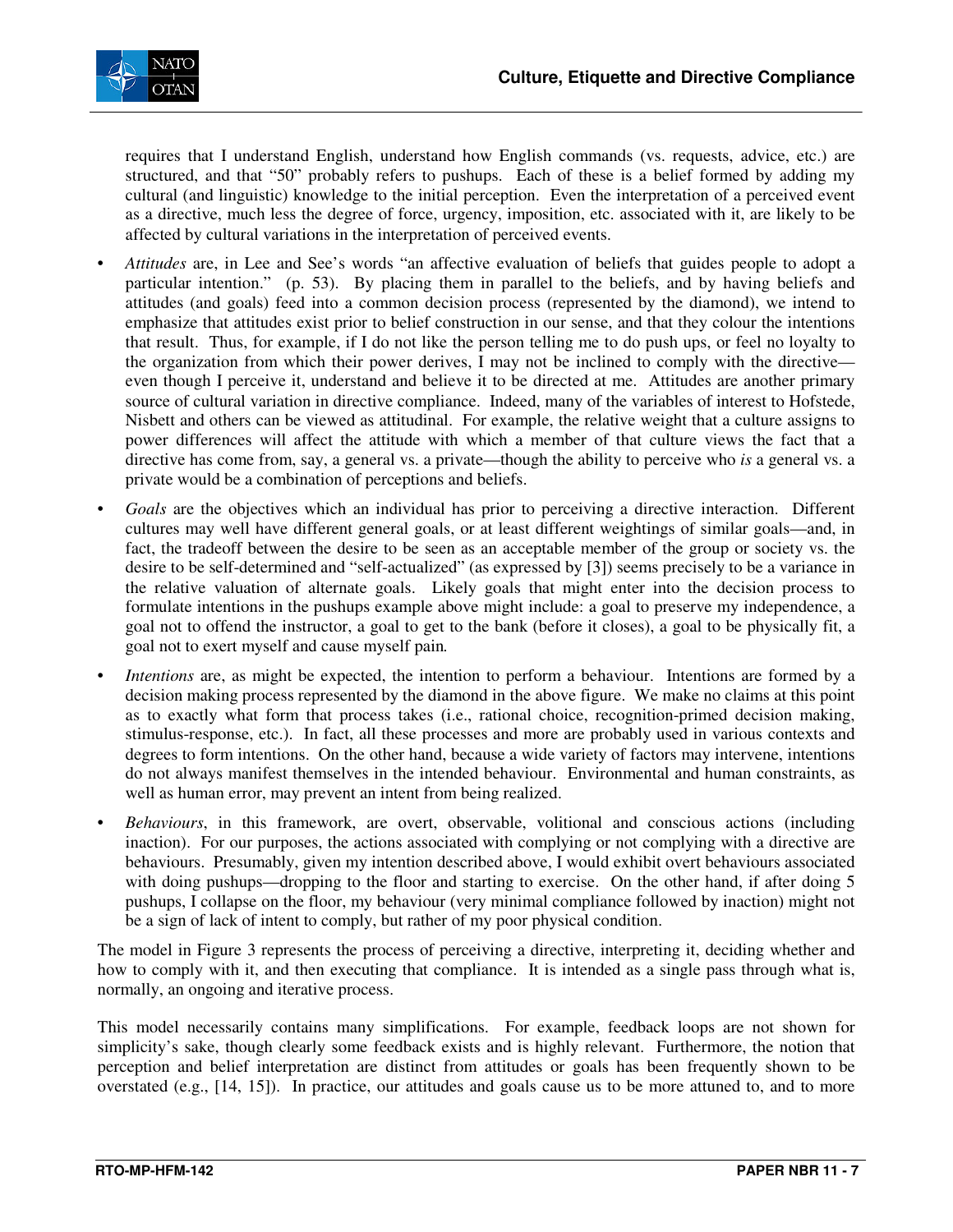

readily perceive or interpret, data in accordance with our expectations than data which is not in accordance. Furthermore, intention and behaviour will undoubtedly affect subsequent directive events (and, therefore, subsequent beliefs, attitudes and even goals). If I respond positively to a directive, I may be praised or rewarded, causing an improvement in attitude toward the directive giver, in turn causing a greater likelihood both of noticing that person's needs in the future and of getting future directives from him/her. While the simplifications we have made in the model are known distortions of reality, we suspect that most of the effects we have simplified out will tend to amplify effects that are included—as in the example just provided.

We are using the model described to develop a research environment within which to test directive compliance variations which stem from etiquette and cultural factors. We can categorize the various aspects of a directive event, the Hearer's perception and reasoning about it, and the compliance behaviours that do or do not result from it, according to the various steps in the model. Further, we can identify factors which can be manipulated or selected for (as independent variables) or observed or inferred (as dependent variables) in accordance with each step. Potential variables are identified for the perception and attitude steps of the decision making model are provided in Figure 4.

#### **3.3 Hypothesized Effects of Etiquette on Directive Compliance**

Etiquette may affect the directive compliance process at many points. The etiquette with which a directive is delivered must be perceived and interpreted via existing beliefs in the first place, though it may well alter perceptions and beliefs pertinent to the decision itself. For example, if I speak loudly and quickly to you, and if you perceive those cues and believe them to signal urgency on my part, you may be inclined to respond to my request more quickly—and/or you may decide adjust your attitude toward me and my future directives. Etiquette even constrains the range of available response behaviours and their interpretations.

Brown and Levinson say that when an observer hears politeness near what was expected given prior beliefs, then there is no need to re-examine assumptions and all proceeds nominally. When substantially more or less redress is used, however, then re-examination of assumptions is warranted and may provoke changes in behaviour and interpretation beyond what is explicitly conveyed in the semantic content of the directive. For example, if you use less politeness in asking me to prepare a report than I expect given what I understand

about you, me, relationship and the degree of imposition of the report, I may assume that you feel you have (or want to claim) more power over me than I thought you did, that you think we are (or you would like us to be) more friendly than I thought we were, that you don't view this as as large an imposition as I did, or simply that you are less sensitive to my feelings than I thought. Which of these I conclude may well depend on the specific wording you chose. What I do about it will depend on my

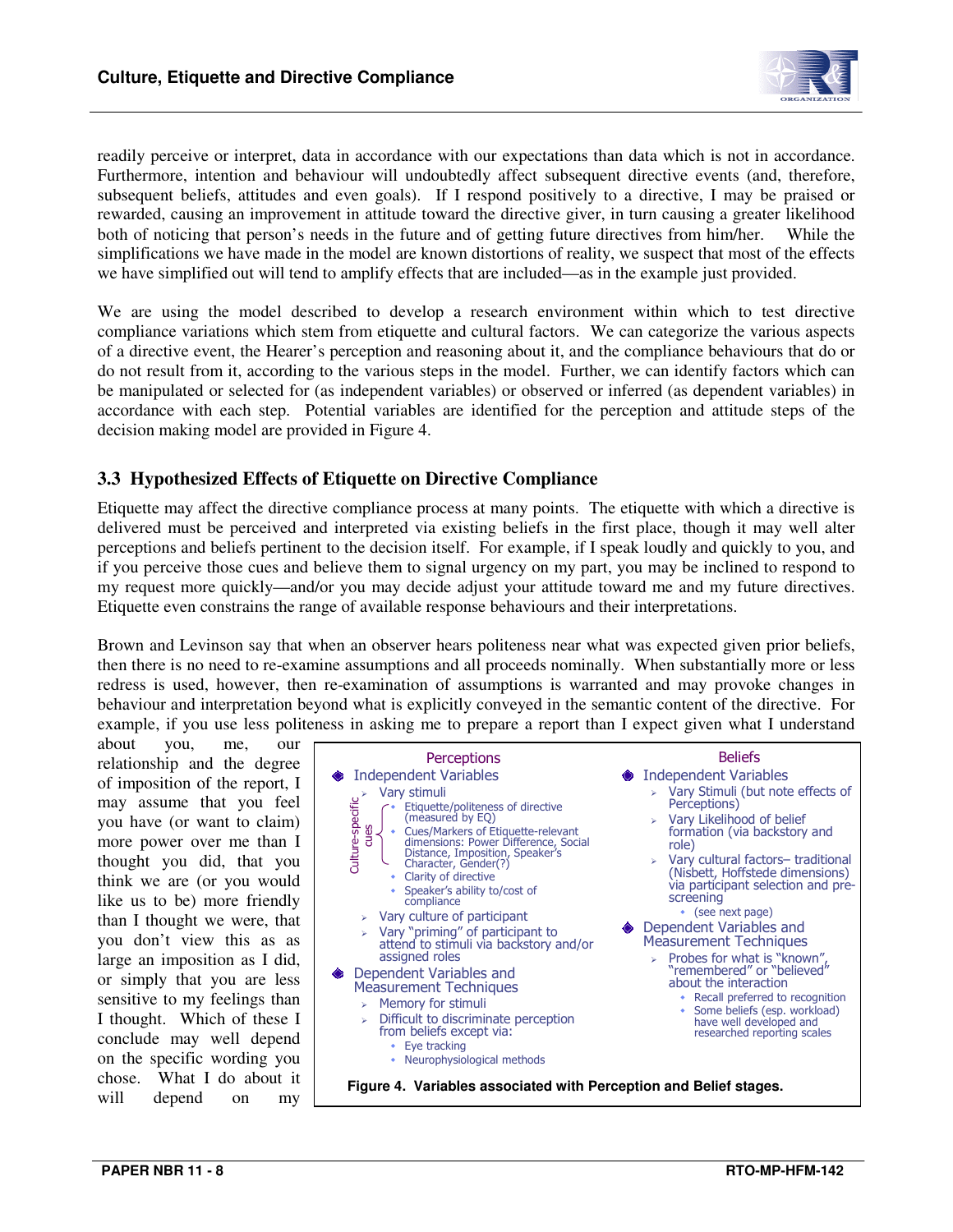

interpretation, plus my goals and available behaviours: do I accord you more power and obey (perhaps more quickly) or resist your power by delaying or answering rudely?

We speculate that in general, redressive utterances with large deviations from the expected redress will have detrimental effects on performance. When such behaviour provokes an "unbelievable" response, the resulting cognitive dissonance may increase workload and interrupt ongoing tasks, thus harming all other performance metrics. However, such occurrences are generally infrequent, whereas small deviations from expectations occur frequently and provoke reinterpretations and changes in behaviour—as outlined above. The figure below describes our hypotheses about how slight deviations of redress will affect performance dimensions. Note that in all cases, as the curves in Figure 5 tend toward the extremes, (that is, they tend out of the "unexpected but believable" range and into the "unbelievable"), the associated parameters also tend toward the high or low extremes of their scales. Note also that in all cases we are referring to the *perceived* etiquette of an Observer whose cultural background will certainly inform these interpretations (as discussed in the next section), but we are attempting (as Brown and Levinson) to abstract away from any specific culture and instead to describe universal phenomenon of reactions *given culturally-specific initial interpretations*.

- We hypothesize that slightly polite behaviour will tend to increase compliance whereas slightly rude behaviour will tend to decrease it. In part, the presumed increase in compliance is driven by a likely increase in trust and an increase in positive affect that comes with expected, pleasing and/or adequately polite interactions. Relevant results for this claim are summarized by [11] and some specific experimental data are provided in [16] with regards to trust and affect, and by [17] with regards to pleasure and affect and [18] with regards to the relationship between flattery and affect. Thus, the curves for trust and affect are unified in Figure 5 and both parallel the curve for compliance.
- For subjective cognitive workload (as well as, perhaps, for objective cognitive workload), we hypothesize that either slightly rude or slightly overly polite behaviour will cause cognitive dissonance and, therefore, additional workload. When the amount of etiquette used is less than what is predicted or expected, the hearer may spend more resources trying to decipher any possible "hidden messages" such as urgency or an attempt of the speaker to adjust perceived power, social distance, or imposition of the task. The same is true for an overly polite request. In addition, overly polite strategies generally include more verbiage such as "please", or indirect language such as "it would be great if someone could…", both of which may

require additional processing on the part of the hearer.

We hypothesize that a small degree of "rudeness" may result in shorter reaction times, because such an utterance suggests urgency (precisely because it implies less redress for Imposition than was expected). One interpretation for why an otherwise polite speaker might use less redress than expected (as suggested by our politeness model) is if the situation isn't, in fact, as imposing as at first perceived—perhaps because it is accomplishing something urgent or in the Hearer's best interest). However, this phenomenon is

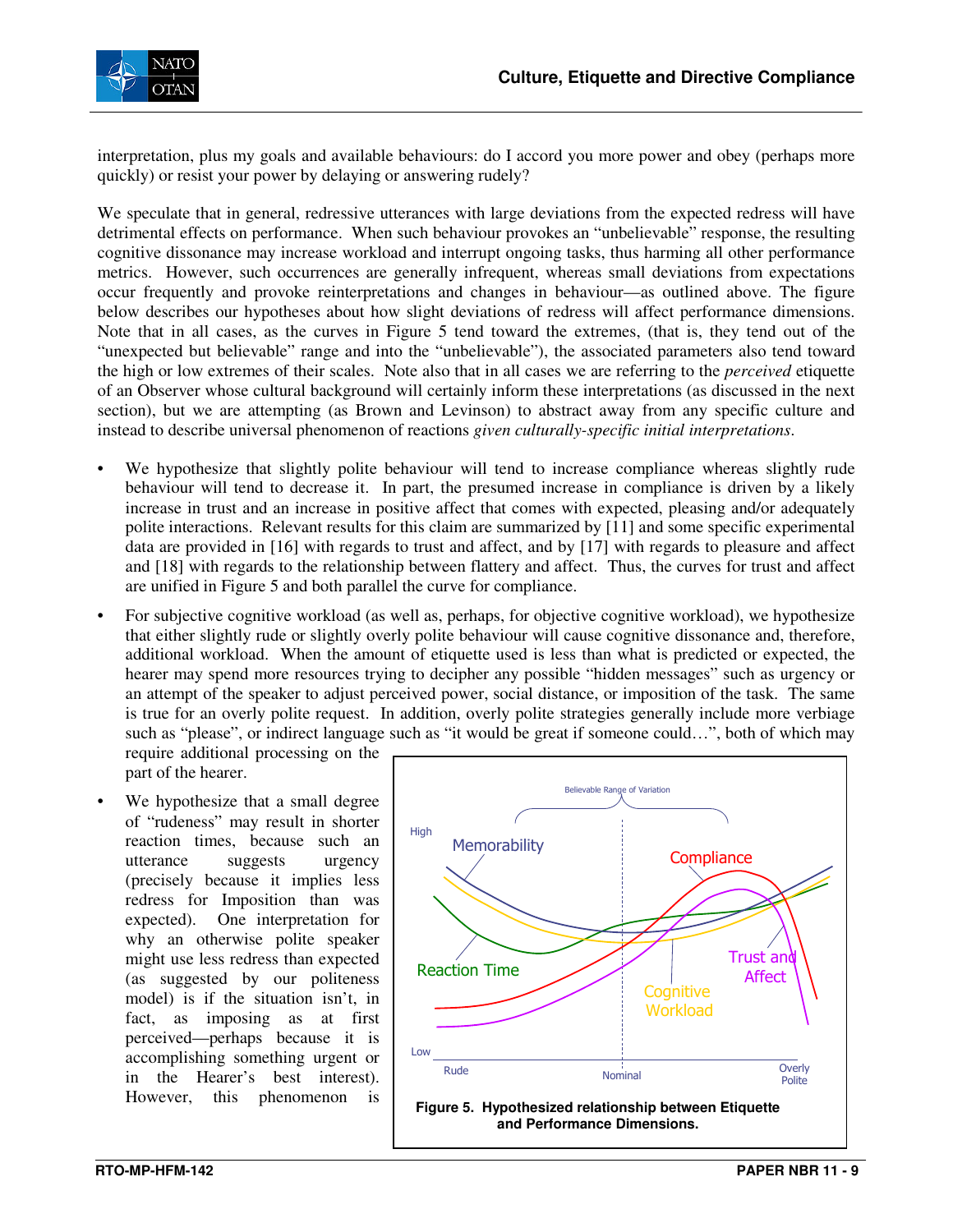

probably highly sensitive and, as more rudeness is used, reaction time improvements evaporate and become net reaction time increases as the Hearer spends more time trying to understand why the Speaker is using such unexpected levels of rudeness. By contrast, we believe that overly polite behaviour will increase the hearer's reaction time both because the H will have additional verbiage or gestures to process, and because unexpected behaviours in general require more processing.

• "Memorability" in Figure 5 is refers to memory for the interactions—including the social and world context in which they occur. We hypothesize that whenever unexpected levels of redress are used, H will attempt to compensate for the difference by reevaluating initial assumptions. This additional attention to and processing of situation information is expected to produce better awareness of and memory for that information. By contrast, a nominal level of politeness provokes no such reinterpretation and, thus, does not receive the memorability benefits. By extension, awareness of aspects of the world referenced in the interaction may also get additional processing and, therefore, better awareness and memory (for example, if I yell at you "Turn out the @#\$%#\$ light!" and that is not our normal mode of interaction, chances are good that you will remember me, our relationship and the specific words/redressive behaviors I used, and you may well also have better memory for the state of the light.)

It should be noted that we are not trying to convey mathematical relationships between performance dimensions in Figure 5, e.g. we are not suggesting that the cognitive workload at nominal politeness has the same "performance value" as the compliance parameter at nominal politeness. Rather, each curve is coarsely drawn with regards to its relative high and low values.

#### **3.4 Hypothesized Effects of Cultural Factors on Etiquette and Directive Compliance**

As outlined above, we believe that whether a directive is perceived as rude, nominal or overly polite will have detectable affects on the behaviours that Hearers of the directive will exhibit. We will call this link *etiquette effects on directive performance*. Further, we believe (with Brown and Levinson) that these effects are universal across cultures—that is, a directive which is perceived as rude by the Hearer will have the effects described in Figure 5 regardless of the culture of the individuals involved. On the other hand, what a specific individual perceives as rude or polite (and to what degree) will very much be influenced by his or her culture. Hence, there will be *cultural effects on etiquette perception* which will, in turn, produce the etiquette effects on directive performance we have described. Thus, while we can and will speak of *cultural effects on directive performance*, it should be kept in mind that these effects are mediated by etiquette perception. This relationship is depicted in Figure 6. In the section, we offer hypotheses about how Hofstede's taxonomy of cultural factors (and an individual's position within them) will affect his or her perception of various etiquette



dimensions in Brown and Levinson's model and therefore, ultimately, will affect his or her performance. These, then, are our hypothesized cultural effects on directive performance.

Below we describe our hypotheses on how three of Hofstede's five cultural factors dimensions will affects the perception and weighting of the etiquette of a directive. Since we can project at least the direction of these effects in terms of shifting the perceived level of etiquette appropriateness toward either the rude or the over-polite end of the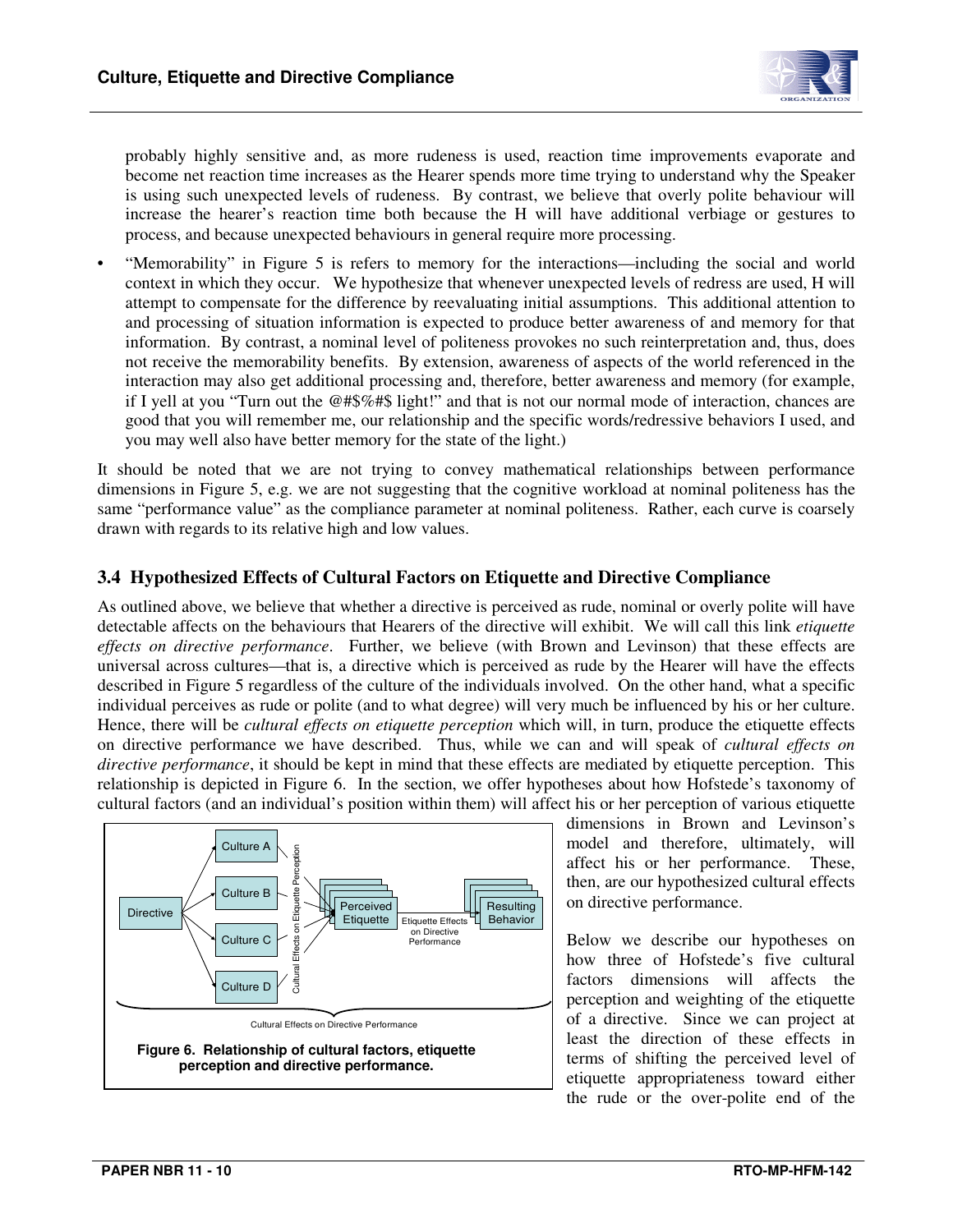

spectrum in Figure 5, we can use the hypotheses depicted there to make specific predictions about how the behaviour of members of various cultures will be altered by a given directive utterance.

#### **3.4.1 Hypothesis: Power Distance Index (PDI) Enhances Power (P(H,S)) Effects**

*Factor Description*: By Hofstede's definition, PDI refers to the degree of tolerance that a society has for large differences in power between individuals. "High" PDI cultures or individuals will tend to tolerate large power differences, while "low" PDI individuals will strive to minimize or reduce them. High PDI in a culture means greater power differences and implies a society where such differences matter.

*Hypotheses*— This implies an enhancing effect on the power term (P) in our etiquette equation—meaning a person from a high PDI culture will regard P as "mattering more" in the calculation of face threat. Recall that the term in our model is, in fact, P(H,S)—the power of the Hearer over the Speaker. This means that powerful Hs from a high PDI culture will expect more deference from low powered Ss, but powerful Ss will feel even less need to offer polite redress to low power Hs. We hypothesize that PDI and weighting or importance for P will be correlated. If P has greater weight in a high PDI culture, then a given amount of redress will not "go as far" in offsetting the P factor in face threat for a high PDI culture—more will be needed. This perceived rudeness will push toward the "rude" end of the behaviours in Figure 5. That is, it will generally (but not inevitably, depending on where in the range we are) provoke reduced compliance, trust and affect, and quicker reaction time, but will increase workload and memorability (if out of the nominal range). The relationship should be similar to that depicted in Figure 7. This yields the following specific

hypotheses about the effect of PDI on politeness behaviours and their implications on directive compliance:

Perceptual Hypotheses:

- *PDI-P1:* Small differences in P yield expectations of greater redressive politeness in cultures with high PDI than in those with low PDI,
- *PDI-P2:* A given amount of redressive behavior will be perceived as more indicative of smaller power difference in a high PDI culture than in a low PDI one.



• *PDI-P3:* A given directive from a Speaker of lower P than the H will tend to be regarded as more rude by Hearers from a high PDI culture than a low one.

Behavioral Hypotheses:

• *PDI-B4:* If the increased rudeness perceived by Hearers in a high PDI cultures pushes the utterance into the "slightly rude" region of Figure 5, then we predict decreased compliance, trust and affect and decreased reaction time, increased memorability and increased workload.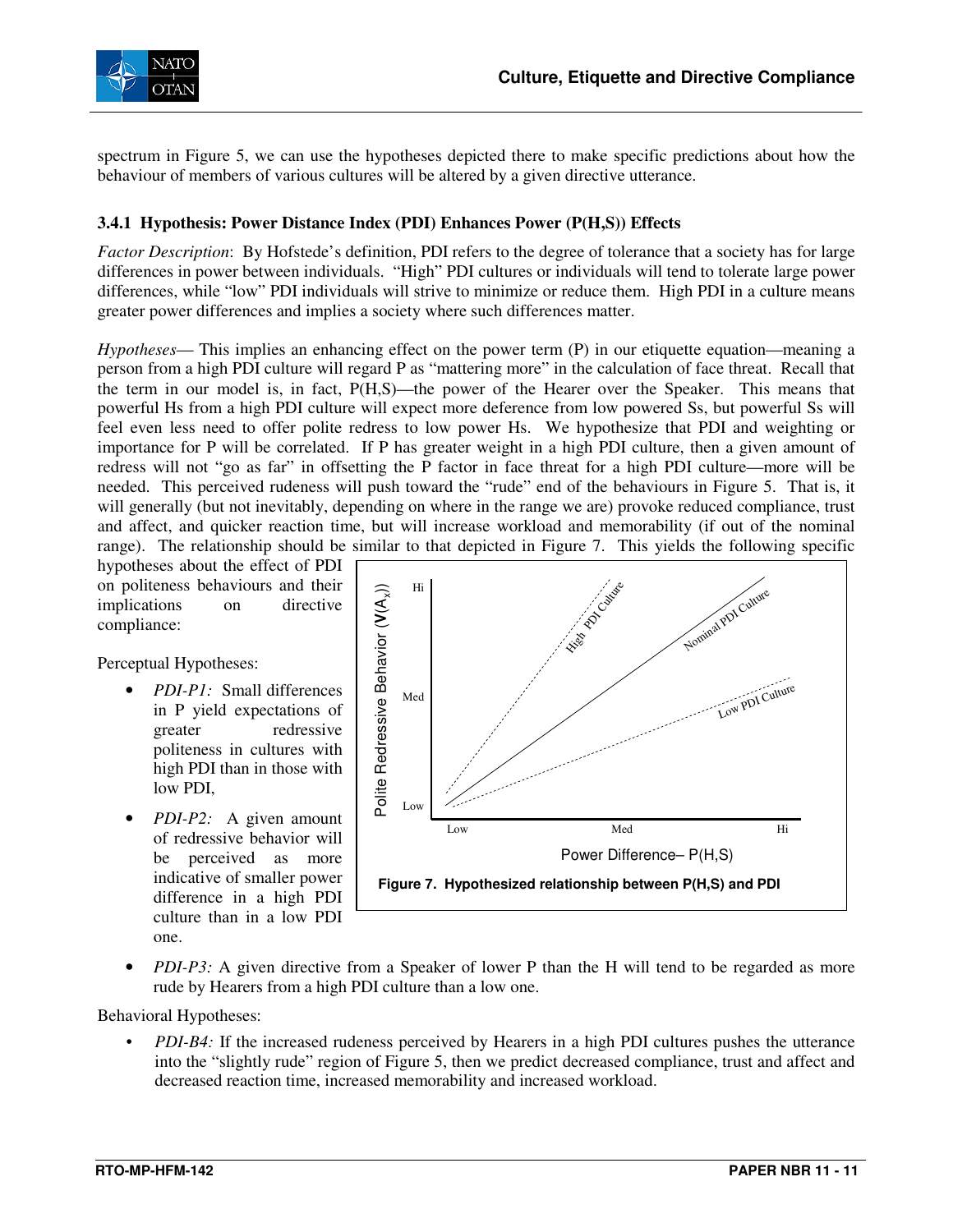

#### **3.4.2 Hypothesis: Individualism/Collectivism (IDV) Diminishes Social Distance (D) Effects**

*Factor Description*--High IDV cultures are where individualism is more highly prized and loose relationships are the norm, whereas low IDV cultures place more weight on familial and social relations. Hence, IDV seems to have a diminishing effect on Brown and Levinson's Social Distance term (D); D "matters less" in the calculation of face threat.

*Hypotheses*--We hypothesize that valuing of individualism (high IDV) translates to a diminished attention to values of social distance (D)—that is, less sensitivity to D in the assessment and management of face threat. Conversely, in low IDV societies, there may be an increased motivation to attend to D. Reducing the importance or weight of D in an interaction means a net reduction in the resulting face threat value. If the threat is perceived to be lower, then less redress will be needed to offset it or, alternatively, a given amount of redress will "go further" in matching the D factor in a face threat for a high IDV individual—less will be needed. This relationship is identical to that depicted in Figure 7 with Social Distance (D) substituted for Power on the x-axis. This, in turn, means that directives will seem less rude when coming from a high D (that is, unfamiliar) individual in a high IDV culture than in a low IDV one. Finally, less perceived rudeness will allow a given utterance to be perceived as more polite—that is, pushed toward the "polite" end of the behaviors in Figure 5. Thus, it will generally (but not inevitably, depending on where in the range we fall) provoke increased compliance, trust and affect, and slower reaction time, but will decrease workload and memorability (if moving into the nominal range). Our specific hypotheses include:

Perceptual Hypotheses:

- *IDV-P1:* Small differences in D yield expectations of greater redressive politeness in cultures with low IDV than in those with high IDV,
- *IDV-P2:* A given amount of redressive behavior will be perceived as indicative of smaller social distance in a low IDV culture than in a high IDV one.
- *IDV-P3:* A given directive will tend to be regarded as more rude by Hearers from a low IDV culture than a high one as long as there is any positive social distance between the interactants, and this effect will be magnified the greater the D.

Behavioral Hypotheses:

• *IDV-B4:* If the increased rudeness perceived by Hearers in a low IDV culture pushes the utterance into the "slightly rude" region of Figure 5, then we predict decreased compliance, trust and affect and decreased reaction time, increased SA and increased workload.

#### **3.4.3 Masculinity/Femininity (MAS): Affects Power (P(H,S)) depending on Speaker Gender?**

*Factor Description*—Cultures and individuals who score high on Hofstede's Masculinity/Femininity factor are those where high value is placed on sex differentiation in roles and relationships and, generally, this translates to more power accorded to males than females. Low MAS cultures are those in which gender makes comparatively little difference in authority or power. While even in high MAS cultures, there may be some specific domains or realms in which females wield more authority, we suspect that the vehicle management task embodied in our testbed is unlikely to be such a realm.

*Hypotheses*—We hypothesize that the higher the MAS index of an Observer, the more power (P) will be afforded to a male Speaker by default, and the less to a female Speaker. Individuals from low MAS cultures will show less differentiation based on the gender of the Speaker. Since Face Threat is dependent on the P that the Hearer has over the Speaker, and since the power of male Speakers will generally be perceived as higher in high MAS cultures, the relative power that the Hearer has over the Speaker (P(H,S)) will tend to be less for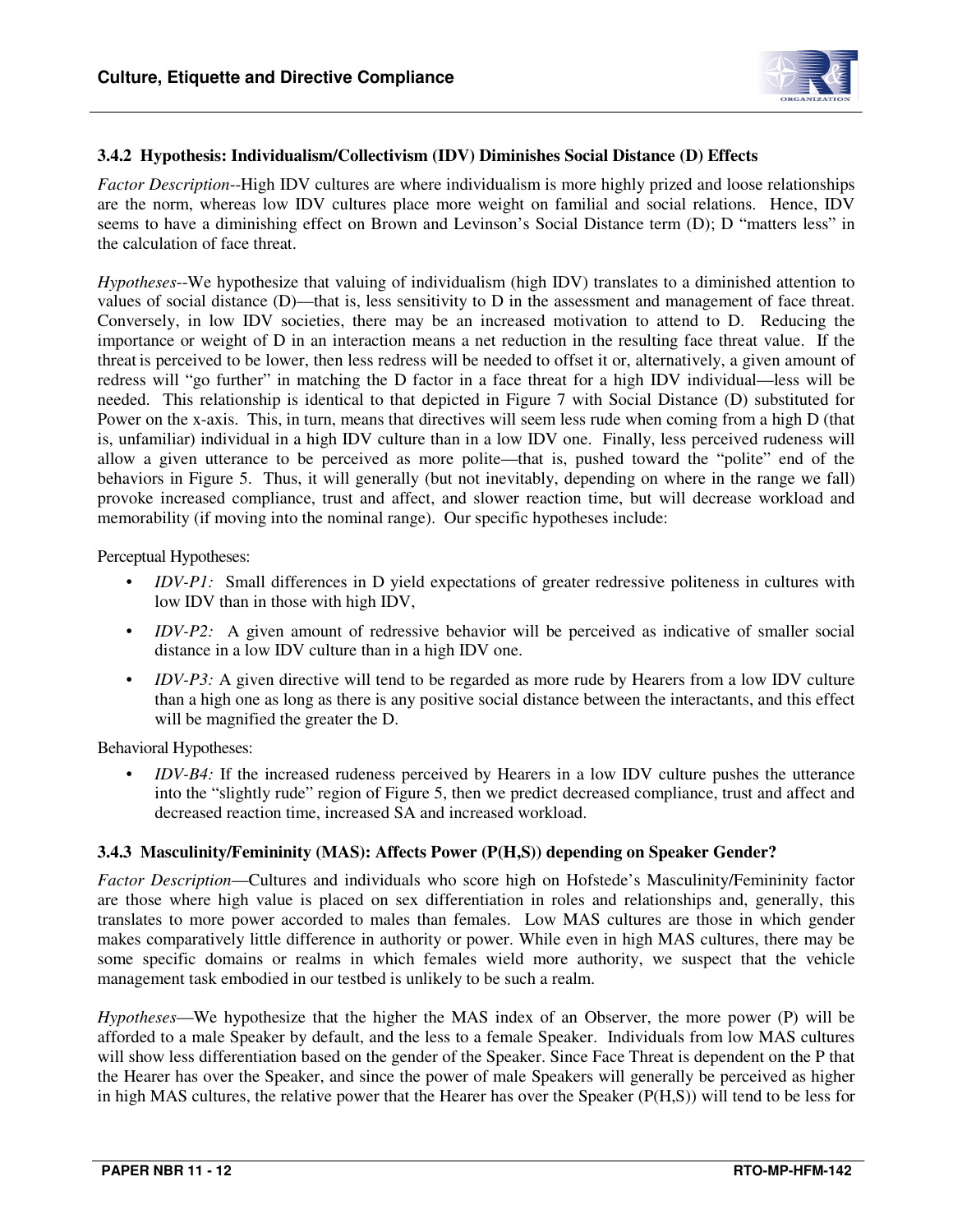a male speaker than a female one in a high MAS culture. By contrast, female Speakers will generally be seen as having less power than male ones in a high MAS culture. In short, being given the same directive by a female vs. a male Speaker will enhance the P(H,S) factor and, thus, increase the face threat. Note that this general effect should exist regardless of the sex of the Hearer/Observer—though it might be more powerful for female Hearers (who, in a high MAS culture, might tend to have less P to begin with) than for male ones.

Since overall Face Threat is lower for male Speakers and higher for female ones, a given amount of redress will go further in offsetting the threat from a male speaker than from a female one—a male who says "please" will be regarded as more polite than a female who does so. The reverse will also be true: failure to use adequate redress will be seen as more rude for females than for males. Reduced rudeness (for male Speakers) will push toward the "polite" end of the behaviours in Figure 5. That is, it will generally (but not inevitably, depending on where in the range we fall) provoke increased compliance, trust and affect, and slower reaction time, but will decrease workload and memorability (if moving into the nominal range). Increased rudeness (for female Speakers) will push toward the "rude" end of the spectrum in Figure 5, generally resulting in decreased compliance, trust and affect, faster reaction times, increased workload and memorability.

Perceptual Hypotheses:

- *MAS-P1*: When a Speaker is known to be female, a high MAS participant will expect her to use more redressive politeness than a male Speaker if P, D,R and C levels are held constant. This will be less true for lower MAS participants,
- *MAS-P2*: When the gender of S is unknown, utterances which use less redress will be more likely to be attributed to male Ss than female Ss in direct correlation with the MAS score of the participant.
- *MAS-P3*: A given directive will tend to be seen as more rude if coming from a female S, than from a male. The opposite will be true for male Ss. This effect will vary directly with the MAS score.
- *MAS-P4:* Gender differences in Hearer/Observer responses may show that females from high MAS cultures show the above three effects more powerfully than males do.

Behavioural Hypotheses:

• *MAS-B5*: If the increased rudeness perceived by Hearers from a female Speaker in a high MAS culture pushes the utterance into the "slightly rude" region of Figure 5, then we predict decreased compliance, trust and affect and decreased reaction time, increased SA and increased workload. If the increased politeness perceived for male Speakers pushes the utterance into the "slightly overpolite" region, then the opposite effects will be observed.

## **4. SUMMARY AND FUTURE WORK**

We have defined and implemented a testbed for conducting research to evaluate the hypotheses and models described above. The testbed, illustrated in Figure 8, implements a vehicle monitoring task in a notional national park fire fighting scenario. The participant plays the role of a dispatch officer who receives requests for information from field operators via a chat channel and provides that information in response. In this testbed, we can manipulate the level of politeness with which requests are delivered, as well as "who" they come from. Via a combination of an initial scenario description and the use of naming conventions and iconography to represent the various directive givers, we can control their power levels, social distance and gender. For example, for an experiment examining the effects of power levels, we have developed a scenario in which directive givers come from various levels within the park service organizational hierarchy—some having more, some less and some the same level of power as the participant. This organization structure is reinforced by icons representing each directive giver and which contain a number of stars corresponding to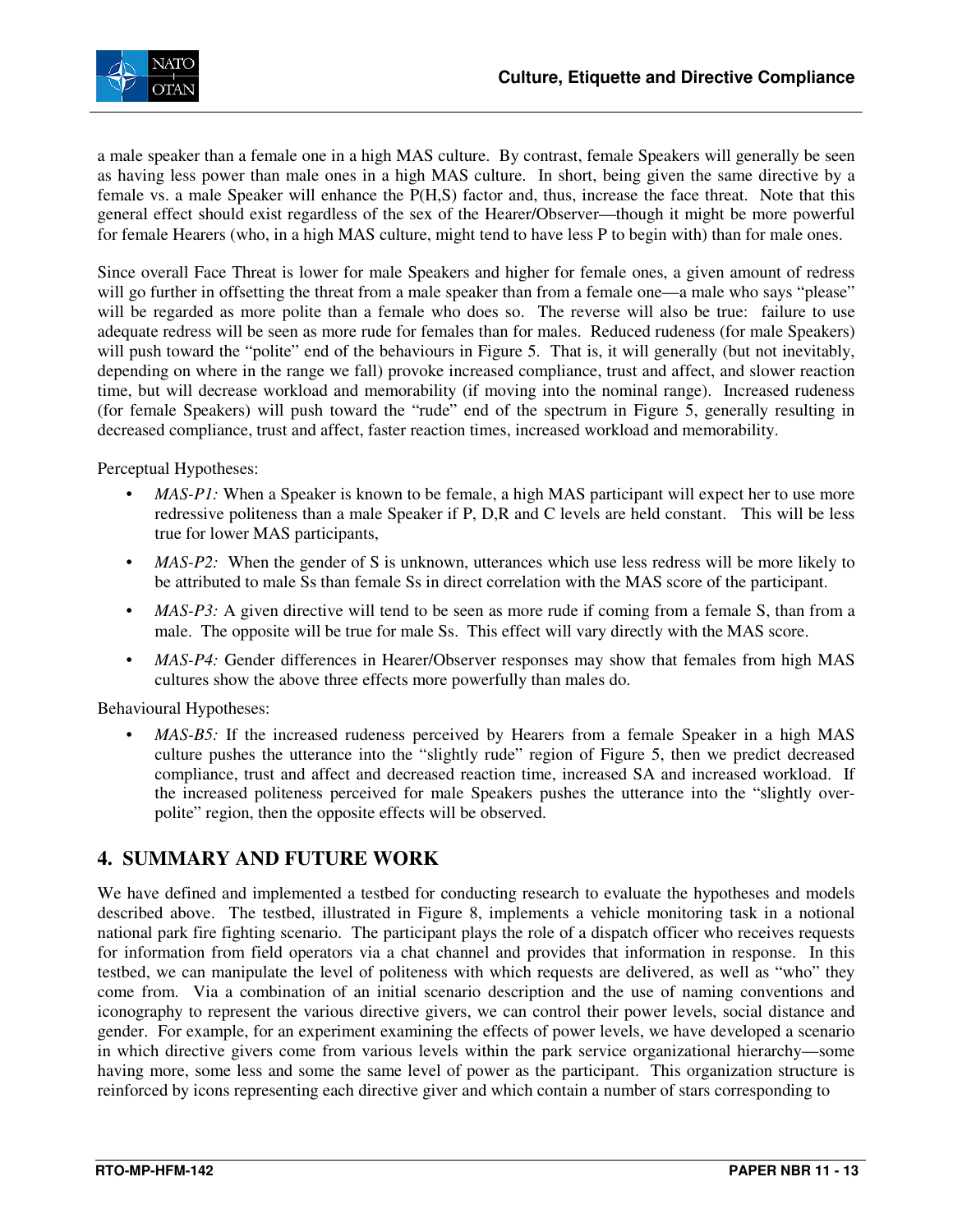



that person's level in the hierarchy. Similarly, we are manipulating icons and scenario details which convey social distance (via membership in the same organization as the participant, a related one or a different one altogether) and gender of directive givers in other experiments.

While not an optimal test of members of different cultures, participants will be selected primarily from a university community for ease of access. All will speak English, and the test will be conducted in English, but we will emphasize the selection of international students with relatively short time spent in the U.S. Pretest questionnaires will make use of both Hofstede's Values Survey Module (VSM94)<sup>1</sup> and Dorfman and Howell's Cultural Dimensions Survey [19] to assess participant's scores on the relevant PDI, IDV and MAS dimensions. These scores will then be used in correlation analyses with dependent variables collected from interaction with the testbed itself. Reaction time and accuracy will be assessed in provided responses to the directives themselves. Since we expect most instances where a single directive request appears at a time to yield a response in this experiment, we will also provide instances where two directives appear simultaneously (i.e., two field operators have made simultaneous requests) to provide a "forced choice" condition for participants—and to provide compliance data for our analyses. Trust, affect, subjective workload and memory will be assessed by post-test questionnaires.

While this work will only begin to examine the complex relationships between the etiquette of directives, human performance in response to directives and cultural factors which colour both, we have already provided a rich conceptual framework for structuring such work. Our results will represent a step forward toward developing better understanding and, ultimately, predictive models of such relationships and, furthermore, will do so via directly observable aspects of great relevance to military work domains variations in directives, directive givers and resulting directive compliance behaviour.

## **5. ACKNOWLEDGEMENTS**

This work is supported by a Small Business Innovation Research grant (Contract # FA8650-06-C-6635) from the Air Force Research Laboratory. We would like to thank Ms. Kellie Plummer, our Technical Contract Monitor and Dr. Rik Warren who served in that capacity in Phase 1 of this work. We would also like to

 $\overline{a}$ 

<sup>&</sup>lt;sup>1</sup> VSM94 is available online at http://feweb.uvt.nl/center/hofstede/VSM.htm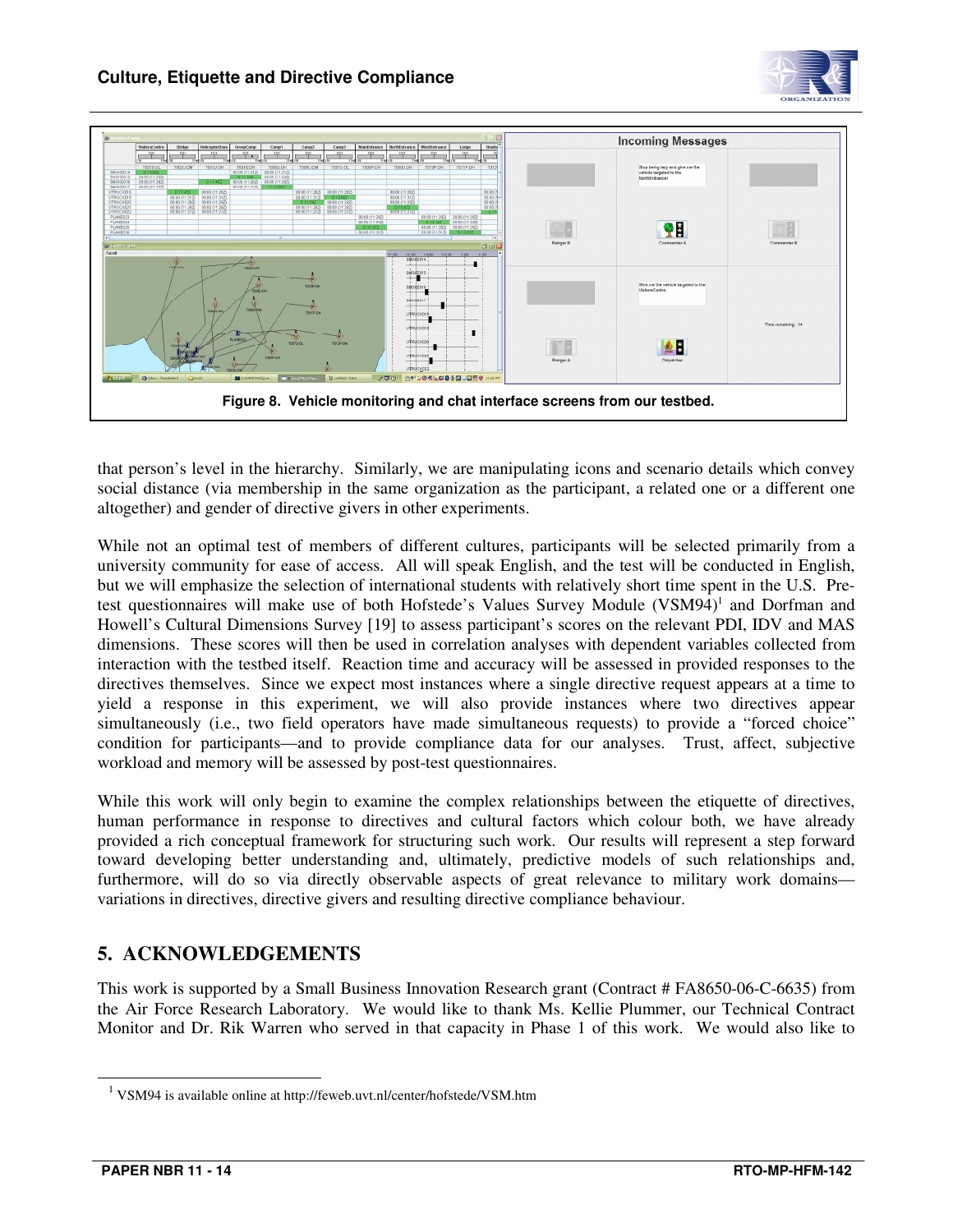

acknowledge the support of Ms. Peggy Wu, Ms. Vanessa Vakili, Dr. Curtis Hammond, Ms. Marie Kirsch, Dr. Michael Wade, Ms. Tammy Ott, and Mr. Harry Funk, who have made substantial contributions to this work.

This document was cleared for Public Release by the US Air Force Office for Security Review (SAF/PAX). Disposition Date: 3/13/2008. Document Number WPAFB 08-0239. (RH-08-104213).

### **6. REFERENCES**

- [1] Hofstede, G. (2001). *Culture's consequences* (2<sup>nd</sup> ed.). London: Sage Publications.
- [2] Klein, H. A. (2003). The cultural lens model: Understanding cognitive differences and aviation safety. *12th International Symposium on Aviation Psychology*. ISAP, Dayton, OH.
- [3] Nisbett, R.E. (2003). *The geography of thought: How Asians and Westerners think differently…and why.* New York: Free Press.
- [4] Dennet, D. (1989). *The intentional stance*. Cambridge, MA: MIT Press.
- [5] Goffman, Erving. (1967). *Interactional ritual*. Chicago: Aldine.
- [6] Brown, P. & Levinson, S. (1987). *Politeness: some universals in language usage*. Cambridge, UK: Cambridge University Press.
- [7] Miller, C., Chapman, M., Wu, P. & Johnson, L. (2005). The "Etiquette Quotient": An approach to believable social interaction behaviors. In *Proceedings of the 14th Conference on Behavior Representation in Modeling and Simulation (BRIMS).* 16-19 May 2005; Universal City, CA.
- [8] Miller, C., Wu, P., Funk, H., Wilson, P, and Johnson, L. (2006). A computational approach to etiquette and politeness: Initial test cases. In *Proceedings of the 15th Conference on Behavior Representation in Modeling and Simulation (BRIMS).* 15-18 May 2006; Baltimore, MD.
- [9] Miller, C., Wu, P., Funk, H., Johnson, L. & Viljalmsson, H. (2007). A computational approach to etiquette and politeness: An "Etiquette Engine™" for cultural interaction training. In *Proceedings of the 16th Conference on Behavior Representation in Modeling and Simulation (BRIMS)*. 26-29 March 2007; Norfolk, VA.
- [10] Miller, C., Wu, P. & Funk, H. (submitted). "A computational approach to etiquette and politeness: Validation experiments". Invited for publication in a special issue of IEEE Intelligent Systems.
- [11] Lee, J. D. & See, K. A. (2004). Trust in computer technology: Designing for appropriate reliance. *Human Factors. 46* (1), 50-80.
- [12] Ajzen, I. & Fishbein, M. (1980). *Understanding attitudes and predicting social behavior*. Englewood Cliffs, NJ: Prentice-Hall.
- [13] Fishbein, M. & Ajzen, I. (1975). *Belief, attitude, intention and behavior: An introduction to theory and research*. Reading, MA: Addison-Wesley.